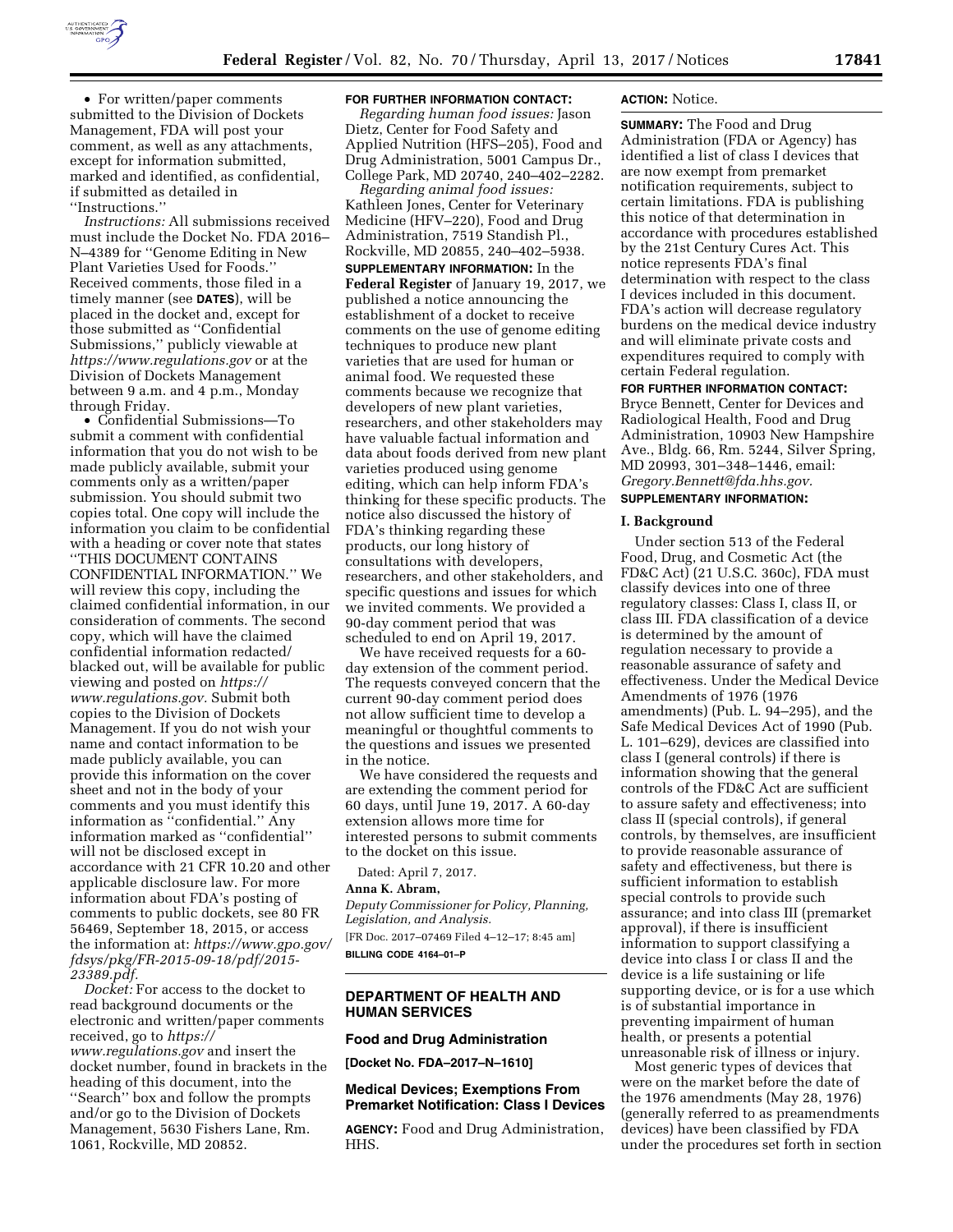513(c) and (d) of the FD&C Act through the issuance of classification regulations into one of these three regulatory classes. Devices introduced into interstate commerce for the first time on or after May 28, 1976 (generally referred to as postamendments devices), are classified through the premarket notification process under section 510(k) of the FD&C Act (21 U.S.C. 360(k)). Section 510(k) of the FD&C Act and the implementing regulations, part 807 of Title 21 of the Code of Federal Regulations (CFR), require persons who intend to market a new device to submit a premarket notification (510(k)) containing information that allows FDA to determine whether the new device is ''substantially equivalent'' within the meaning of section 513(i) of the FD&C Act to a legally marketed device that does not require premarket approval.

The 21st Century Cures Act (Pub. L. 114–255) was signed into law on December 13, 2016. Section 3054 of that Act amended section 510(l) of the FD&C Act. As amended, section 510(l)(2) of the FD&C Act requires FDA to identify through publication in the **Federal Register**, any type of class I device that the Agency determines no longer requires a report under section 510(k) of the FD&C Act to provide reasonable assurance of safety and effectiveness. FDA is required to publish this determination within 120 days of the date of enactment of the 21st Century Cures Act and at least once every 5 years thereafter, as FDA determines appropriate. Section 510(l)(2) further provides that upon the date of publication of the Agency's determination in the **Federal Register**, a 510(k) will no longer be required for these devices and the classification regulation applicable to each such type of device shall be deemed amended to incorporate such exemption. In a final action, FDA intends to amend the codified language for each listed classification regulation to reflect the final determination with respect to 510(k) exemption. FDA's action will

decrease regulatory burdens on the medical device industry and will eliminate private costs and expenditures required to comply with certain Federal regulation. Specifically, regulated industry will no longer have to invest time and resources in 510(k) submissions for certain class I devices, including preparation of documents and data for submission to FDA, payment of user fees associated with 510(k) submissions, and responding to questions and requests for additional information from FDA during 510(k) review.

# **II. Criteria for Exemption**

As stated previously, section 3054 of the 21st Century Cures Act amended section 510(l) of the FD&C Act. In doing so, the amendments reorganized section 510(l) into subsections 510(l)(1) and (2). As such, subsection 510(l)(1) provides that a class I device is exempt from the premarket notification requirements under section 510(k) of the FD&C Act, unless the device is intended for a use which is of substantial importance in preventing impairment of human health or it presents a potential unreasonable risk of illness or injury (hereafter ''reserved criteria''). Based on these reserved criteria, FDA has evaluated all class I devices to determine which device types should be exempt from premarket notification requirements. In developing the list of exempt devices, the Agency considered its experience in reviewing premarket notifications for these devices, focusing on the risk inherent with the device and the disease being treated or diagnosed (*e.g.,* devices with rapidly evolving technology or expansions of intended uses). The Agency also considered the history of adverse event reports under the medical device reporting program for these devices, as well as their history of product recalls. Following these considerations, FDA reached the final determination that the devices listed in table 1 do not meet the reserved criteria in that they are not intended for a use

that is of substantial importance in preventing impairment of human health or present a potential unreasonable risk of illness or injury.

# **III. Limitations on Exemptions**

FDA believes that the types of class I devices listed in this notice should be exempt from the premarket notification requirements found under section 510(k) of the FD&C Act. However, an exemption from the requirement of premarket notification does not mean that the device is exempt from any other statutory or regulatory requirements, unless such exemption is explicitly provided by order or regulation. FDA's determination that premarket notification is unnecessary to provide a reasonable assurance of safety and effectiveness for devices listed in this document is based, in part, on the assurance of safety and effectiveness that other regulatory controls, such as current good manufacturing practice requirements, provide.

In addition to being subject to the general limitations to the exemptions found in 21 CFR 862.9, 864.9, 866.9, 872.9, 876.9, 878.9, 880.9, 882.9, 884.9 and 886.9, FDA may also partially limit the exemption from premarket notification requirements to specific devices within a listed device type. In table 1, for example, FDA lists the exemption of the ataxiagraph device as 510(k) exempt, but limits the exemption to such devices that do not provide an interpretation or a clinical implication of the measurement. All other ataxiagraph devices are still subject to premarket notification requirements because FDA determined that premarket notification is necessary to provide a reasonable assurance of safety and effectiveness for these devices.

## **IV. List of Class I Devices**

FDA is identifying the following list of class I devices that no longer require premarket notification under section 510(k) of the FD&C Act, subject to the general limitations to the exemptions:

# TABLE 1—CLASS I DEVICES

| 21 CFR section | Device type                                                                                                                                                                | Product<br>code                 | Partial exemption limitation<br>(if applicable) |
|----------------|----------------------------------------------------------------------------------------------------------------------------------------------------------------------------|---------------------------------|-------------------------------------------------|
|                | 862.1410    Bathophenanthroline, Colorimetry, Iron (Non-Heme)<br>862.1410    Photometric Method, Iron (Non-Heme)<br>862.1410    Radio-Labeled Iron Method, Iron (Non-Heme) | <b>CFM</b><br>JIY<br>JIZ<br>JJA |                                                 |
|                | 862.1415    Ferrozine (Colorimetric) Iron Binding Capacity<br>862.1415    Resin, Ion-Exchange, Thioglycolic Acid, Colorimetry,<br>Iron Binding Capacity.                   | JMO<br>JQD                      |                                                 |
| 862.1415       | Resin, Ion-Exchange, Ascorbic Acid, Colorimetry, Iron<br>Binding Capacity.                                                                                                 | JQE                             |                                                 |
|                | 862.1415    Bathophenanthroline, Iron Binding Capacity<br>862.1415    Radiometric, Fe59, Iron Binding Capacity    JQG                                                      | JQF                             |                                                 |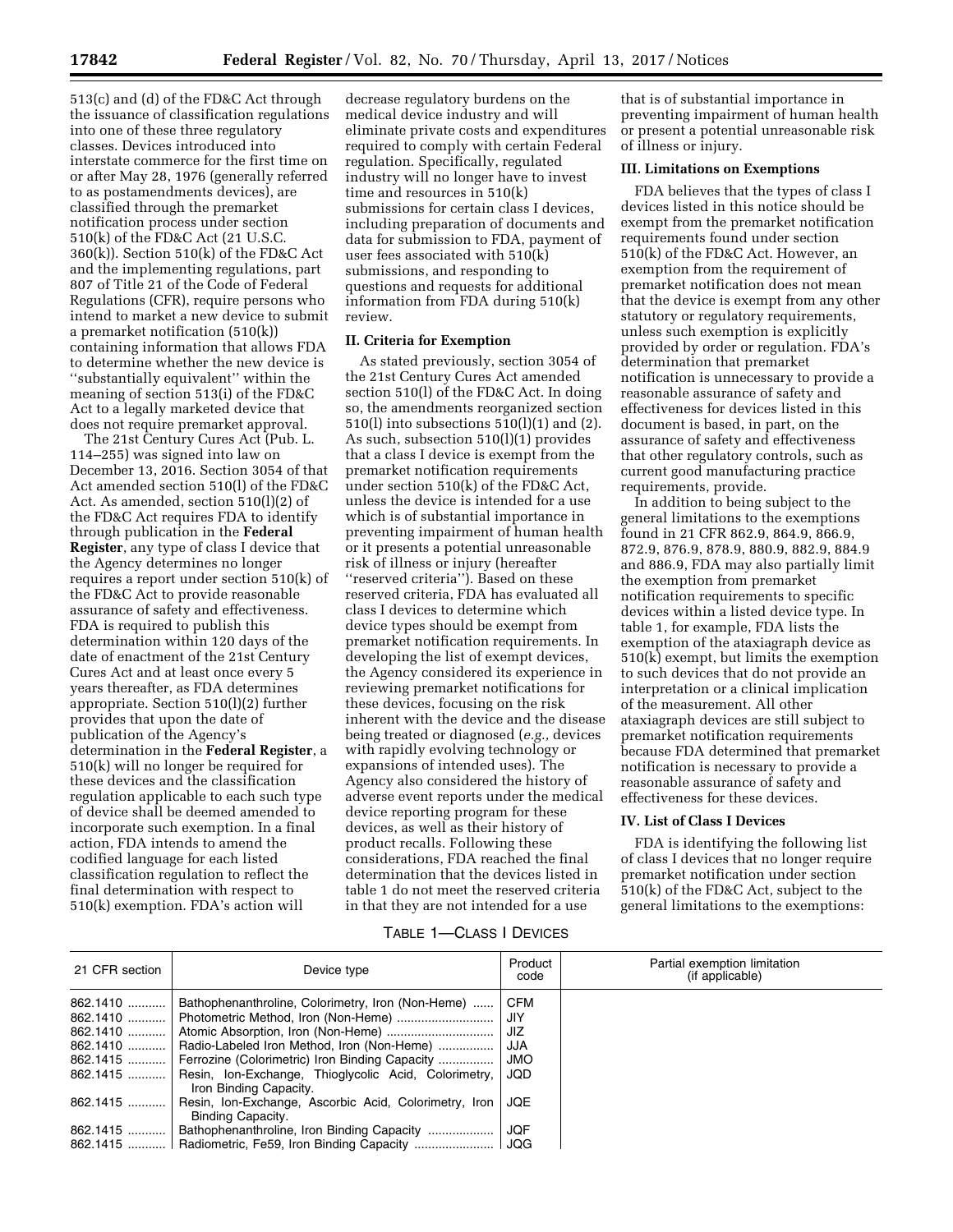# TABLE 1—CLASS I DEVICES—Continued

| 21 CFR section       | Device type                                           | Product<br>code   | Partial exemption limitation<br>(if applicable)                                    |
|----------------------|-------------------------------------------------------|-------------------|------------------------------------------------------------------------------------|
| 862.1580             | Phosphomolybdate (Colorimetric), Inorganic Phosphorus | CEO               |                                                                                    |
| 862.1660             | Electrolyte Controls (Assayed and Unassayed)          | JJR               |                                                                                    |
| 862.1660             | Controls For Blood-Gases, (Assayed and Unassayed)     | JJS               |                                                                                    |
| 862.1660             | Enzyme Controls (Assayed and Unassayed)               | JJT               |                                                                                    |
| 862.1660             | Urinalysis Controls (Assayed and Unassayed)           | JJW               |                                                                                    |
| 862.1660             | Single (Specified) Analyte Controls (Assayed and      | <b>JJX</b>        | Exemption is limited to controls not intended for use in                           |
|                      | Unassayed).                                           |                   | donor screening tests.                                                             |
| 862.1660             | Multi-Analyte Controls, All Kinds (Assayed)           | JJY               | Exemption is limited to controls not intended for use in                           |
|                      |                                                       |                   | donor screening tests.                                                             |
| 862.1660             | Tonometer (Calibration and Q.C. of Blood-Gas Instru-  | <b>LCH</b>        |                                                                                    |
|                      | ments), Clinical.                                     |                   |                                                                                    |
| 862.1660             |                                                       | <b>MJX</b>        | Exemption is limited to controls not intended for use in                           |
| 862.1660             |                                                       | <b>MJY</b>        | donor screening tests.<br>Exemption is limited to controls not intended for use in |
|                      |                                                       |                   | donor screening tests.                                                             |
| 862.1660             |                                                       | <b>MJZ</b>        | Exemption is limited to controls not intended for use in                           |
|                      |                                                       |                   | donor screening tests.                                                             |
| 862.1660             |                                                       | MKA               | Exemption is limited to controls not intended for use in                           |
|                      |                                                       |                   | donor screening tests.                                                             |
| 862.1775             |                                                       | CDH               |                                                                                    |
| 862.1775             |                                                       | CDO               |                                                                                    |
| 862.1775             |                                                       | JHA               |                                                                                    |
| 862.1775             |                                                       | <b>JHC</b>        |                                                                                    |
| 862.1775             |                                                       | <b>LFQ</b>        |                                                                                    |
| 862.3050             |                                                       | DJZ               |                                                                                    |
| 862.3220             | Spectral<br>Absorb.<br>Oxyhemoglobin,<br>Curve,       | <b>JKS</b>        |                                                                                    |
|                      | Carboxyhemoglobin, Carbon-Monoxide.                   |                   |                                                                                    |
| 862.3220             |                                                       | <b>JKT</b>        |                                                                                    |
| 862.3220             | Enzyme Immunoassasy, Nocotine and Nicotine Metabo-    | MKU               |                                                                                    |
|                      | lites.                                                |                   |                                                                                    |
| 862.3240             |                                                       | <b>DIG</b>        |                                                                                    |
| 862.3240<br>862.3240 | Acetylcholine Chloride, Specific Reagent for Pseudo   | DIH<br>DLI        |                                                                                    |
|                      | Cholinesterase.                                       |                   |                                                                                    |
| 862.3240             | Solution, M-Nitrophenol, Specific Reagent for Cholin- | <b>DMR</b>        |                                                                                    |
|                      | esterase.                                             |                   |                                                                                    |
| 862.3240             |                                                       | <b>DOH</b>        |                                                                                    |
| 862.3280             |                                                       | <b>DIE</b>        |                                                                                    |
| 862.3280             |                                                       | <b>DIF</b>        |                                                                                    |
| 862.3280             |                                                       | <b>DJK</b>        |                                                                                    |
| 862.3280             |                                                       | <b>DKC</b>        |                                                                                    |
| 862.3280             |                                                       | <b>DMP</b>        |                                                                                    |
| 862.3280             |                                                       | LAS               |                                                                                    |
| 862.3280             |                                                       | LAW               |                                                                                    |
| 862.3280             |                                                       | LAX               |                                                                                    |
| 862.3280             |                                                       | LAY               |                                                                                    |
| 862.3280             |                                                       | LAZ               |                                                                                    |
| 862.3280             |                                                       | LBA               |                                                                                    |
| 864.7040             |                                                       | JWR               |                                                                                    |
| 864.7040<br>.        |                                                       | KHF<br><b>LKS</b> |                                                                                    |
| 866.2900<br>872.4565 |                                                       | EGI               |                                                                                    |
| 872.4565             |                                                       | EIB               |                                                                                    |
| 876.5160             | External Urethral Occluder, Urinary Incontinence-Con- | MNG               |                                                                                    |
|                      | trol, Female.                                         |                   |                                                                                    |
| 878.4014             |                                                       | <b>OVR</b>        |                                                                                    |
| 880.5680             |                                                       | <b>PRN</b>        |                                                                                    |
| 880.6250             |                                                       | LZB               |                                                                                    |
| 880.6320             | Device, Medical Examination, AC Powered               | KZF               |                                                                                    |
| 880.6320<br>.        |                                                       | <b>PEQ</b>        |                                                                                    |
| 880.6375             |                                                       | KMJ               |                                                                                    |
| 880.6760             |                                                       | <b>BRT</b>        |                                                                                    |
| 880.6760             |                                                       | <b>FMQ</b>        |                                                                                    |
| 880.6760             |                                                       | <b>OYS</b>        |                                                                                    |
| 882.1030             |                                                       | GWW               | Exemption is limited to ataxiagraph devices not in-                                |
|                      |                                                       |                   | tended to provide an interpretation or a clinical impli-                           |
|                      |                                                       |                   | cation of the measurement.                                                         |
| 882.4060<br>882.4545 |                                                       | HCD<br>GYK        |                                                                                    |
| .<br>884.5435<br>.   |                                                       | <b>NUQ</b>        |                                                                                    |
| 884.5435             |                                                       | NUR               |                                                                                    |
|                      |                                                       |                   |                                                                                    |